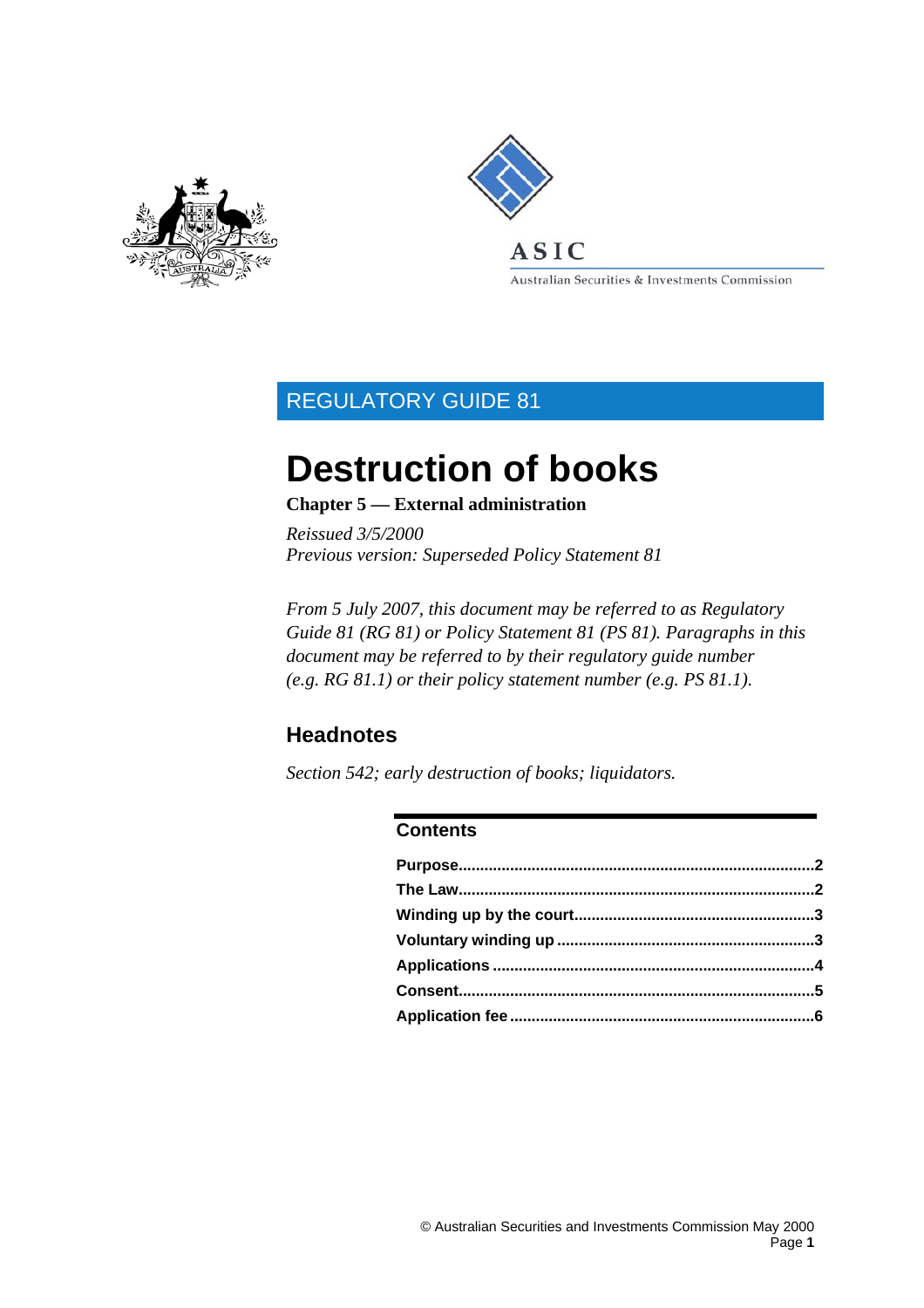### <span id="page-1-0"></span>**Purpose**

RG 81.1 This guide sets out ASIC's policy on applications by liquidators under s 542 of the Corporations Law (Law). It deals with applications for the early destruction of books of companies that have been wound up by the court, and of companies that have been wound up voluntarily.

### **The Law**

RG 81.2 Where a company has been wound up, the liquidator must keep the books referred to in s542(1) (see RG 81.3) for five years from the date of the company's deregistration (s542(2)). The liquidator may destroy them after five years, subject to s262A of the *Income Tax Assessment Act 1936* (Cth).

RG 81.3 The books referred to in s542(1) are all the liquidator's and company's books that are relevant to the affairs of the company at or subsequent to the commencement of the winding up of the company.

RG 81.4 However, when a company has been wound up, the books referred to in s542(1) may be destroyed within five years after the company is deregistered:

"s542(3)

- (a) in the case of a winding up by the Court in accordance with the directions of the Court given pursuant to an application of which at least 14 days notice has been given to the Commission;
- (b) in the case of a members' voluntary winding  $up$  as the company by resolution directs; and
- (c) in the case of a creditors' voluntary winding up as the committee of inspection directs, or, if there is no such committee, as the creditors of the company by resolution direct."

RG 81.5 Nevertheless, the liquidator must not destroy the books in the circumstances referred to in s542(3)(b) and 542(3)(c) unless ASIC consents to their destruction (s542(4)).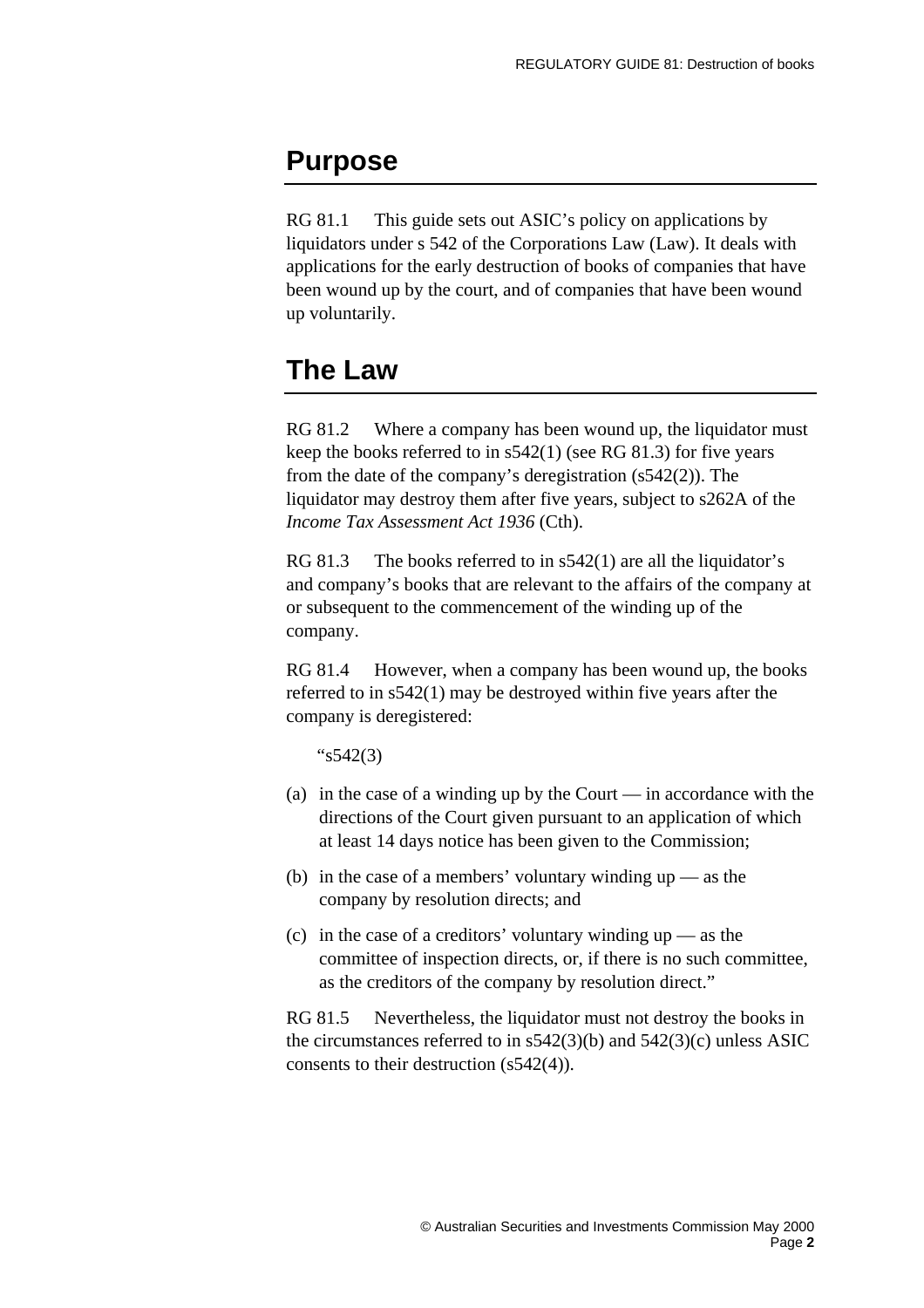### <span id="page-2-0"></span>**Winding up by the court**

#### **Notice of applications under section 542(3)(a)**

RG 81.6 The liquidator must give ASIC notice of an application made under s542(3)(a) at least 14 days before the date on which the application or summons for directions about the early destruction of books is to be heard  $(s542(3)(a))$ .

RG 81.7 The liquidator should provide ASIC with a photocopy of the application or summons and any documentation filed or proposed to be filed with the Court in support of the application. This must be done at least 14 days before the date upon which the application or summons is to be heard. ASIC would normally consider this to be adequate notice of the application.

RG 81.8 Notice of the application should be directed to the Regional General Counsel at the ASIC Regional Office in the state or territory where the application is issued. It should be accompanied by a covering letter setting out the nature of the application and the date on which it is to be heard. This will ensure that the application is allocated to the relevant staff member promptly.

#### **ASIC response**

RG 81.9 When ASIC receives the notice of the application under  $s542(3)(a)$  of the Law, it will advise the liquidator in writing whether or not it intends to object to the application.

RG 81.10 When ASIC is deciding whether to object to the application it will consider matters that are relevant to companies that have been wound up voluntarily as set out in RG 81.19, where applicable.

### **Voluntary winding up**

RG 81.11 ASIC accepts applications for the early destruction of books from two months before the company's final meeting is to be held under s509 of the Law. However, books may not be destroyed before a company is deregistered (s542(3)) and therefore ASIC cannot consent to books being destroyed before the deregistration date.

RG 81.12 ASIC will advise the liquidator in writing if it is unable (due to s542(3)) or unwilling to consent to the books being destroyed at the date of the application. In these circumstances ASIC will, if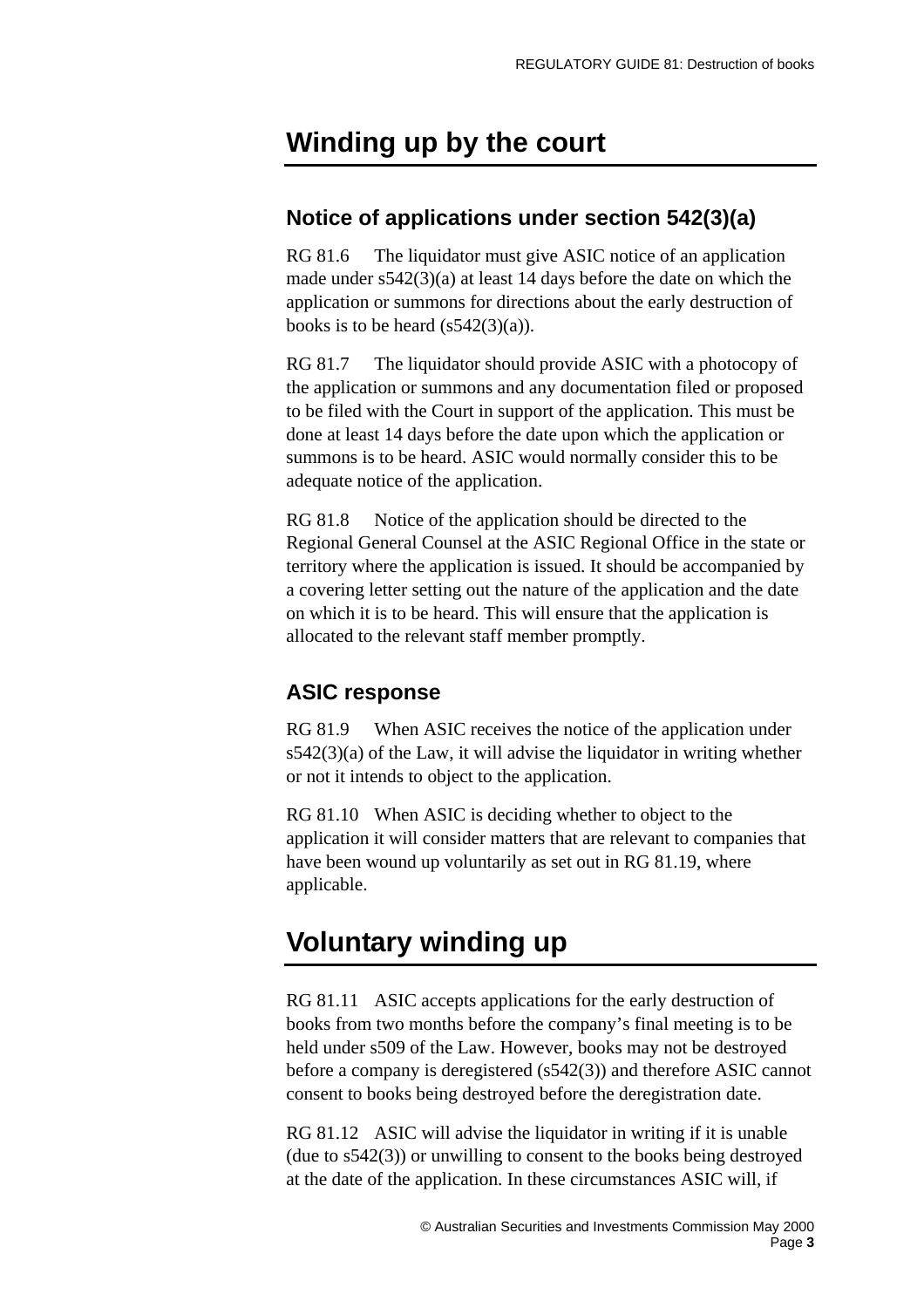<span id="page-3-0"></span>possible, form a preliminary view as to whether it is likely to consent to the books being destroyed at a specified date after deregistration and advise the liquidator in writing of that view. The specified date may be expressed as a period of time (ie "six months after the company is deregistered"). This preliminary view will enable the liquidator to include a more accurate estimate of the anticipated cost of storing the books in the company's final accounts.

RG 81.13 The advice to the liquidator of ASIC's preliminary view does not authorise the liquidator to destroy the books. The liquidator may not destroy the books until ASIC's written consent is obtained. When exercising its discretion under s542(4) ASIC is required to take into account all relevant factors which exist at the time the decision to consent is made, including matters which have arisen since ASIC gave its preliminary view.

RG 81.14 The liquidator may write to ASIC on or after the specified date asking ASIC to consent to the destruction of the books under the original application. The letter must state that, as at that date, the statements the liquidator made in the original application are still accurate or, if they are no longer accurate, the letter must set out any changes to them.

RG 81.15 After the company is deregistered, if ASIC is satisfied that the books may be destroyed, it will give the liquidator its written consent under s542(4).

## **Applications**

RG 81.16 The application must be in writing, signed by the liquidator.

It must include:

(a)

- (i) for a members' voluntary winding up, a minute of the company's resolution directing that the books be destroyed; or
- (ii) for a creditors' voluntary winding up, a minute of the committee of inspection's resolution (or of the creditors if no committee of inspection was appointed) directing that the books be destroyed;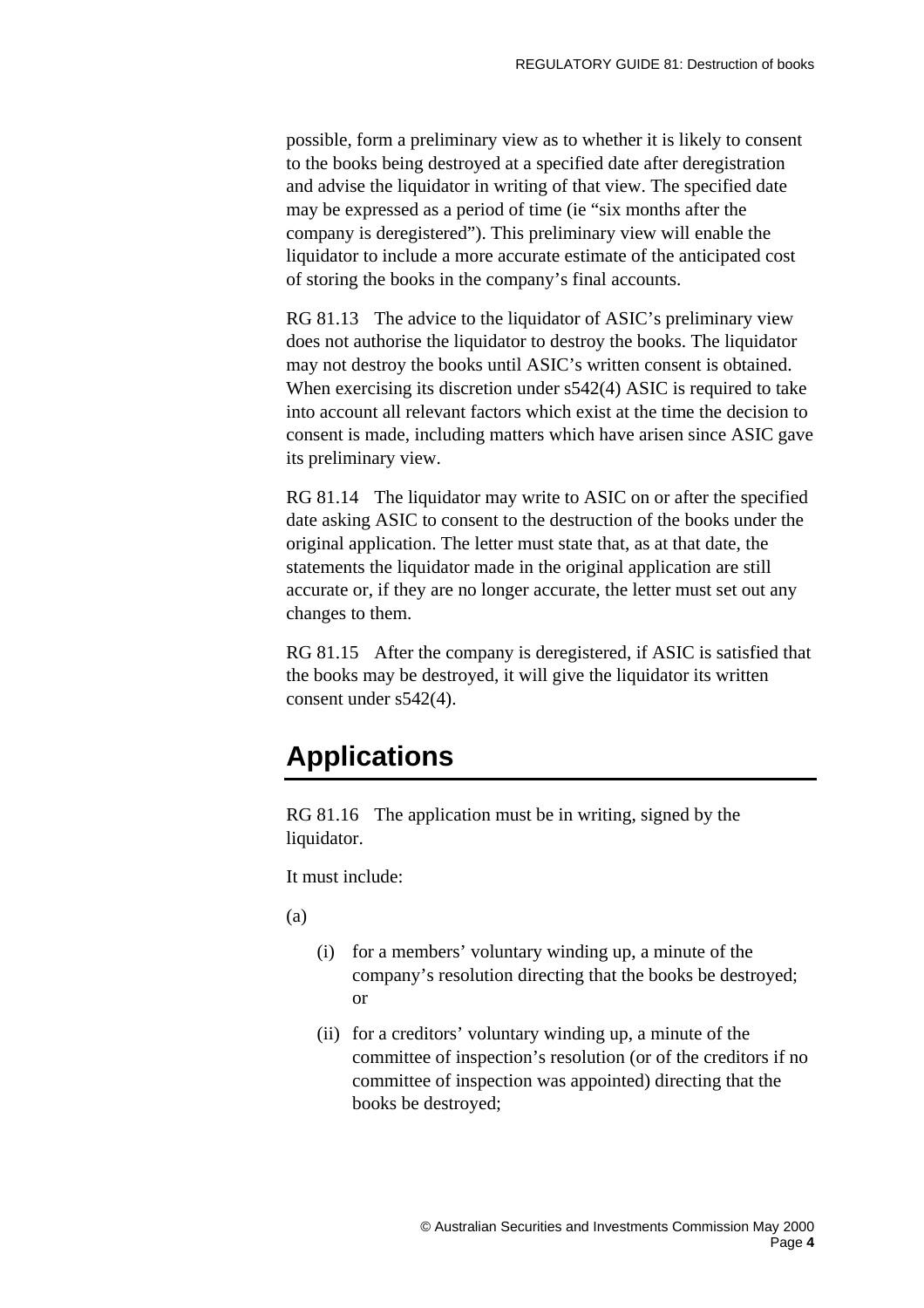- <span id="page-4-0"></span>(b) a statement showing the following amounts:
	- (i) funds remaining in the administration (including the estimated value of any assets yet to be realised);
	- (ii) total outstanding costs of the winding up estimated to the date of deregistration of the company (excluding storage costs of books);
	- (iii) estimated cost of storage of books based on a five year retention period;
	- (iv) amount owing to remaining creditors; and
	- (v) surplus/deficiency of funds  $(v) = (i) - (ii) - (iii) - (iv);$
- (c) a statement as to whether any requests have been received by the liquidator for access to the books or the information contained in them;
- (d) a statement as to whether, to the best of the liquidator's knowledge, any circumstance exists in relation to the company or an associate of the company (as defined in s11 of the Law) which may result in the books being required by any person within five years of the company's deregistration; and
- (e) a statement setting out why ASIC should exercise its discretion to consent (see RG 81.19).

RG 81.17 If the application is made before the company is deregistered, it must also include:

- (a) the proposed date of the final meeting to be held under s509;
- (b) a statement that all lodging and reporting requirements applicable at the date of the application have been met, including a statement that the liquidator does not propose to lodge a report under s533 of the Law; and
- (c) a statement that the liquidator does not propose to take legal action in the name of or on behalf of the company.

### **Consent**

RG 81.18 When ASIC is deciding whether to exercise its discretion to consent to an early destruction of books, its paramount consideration is whether the books are likely to be needed for any investigation, prosecution or other litigation. If it does not think this is